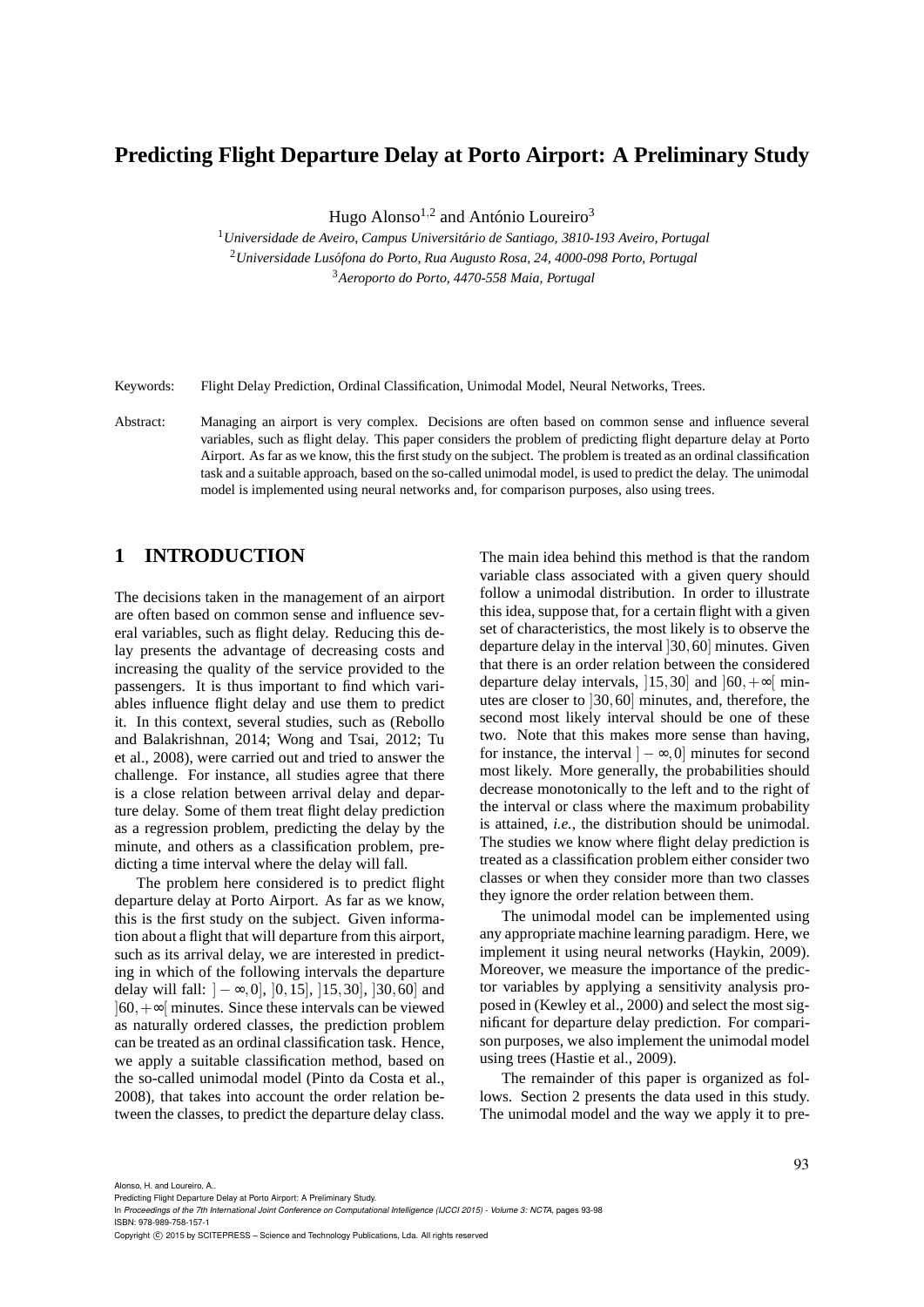dict flight departure delay are described in Section 3. The results of our computer experiments are shown in Section 4 and the conclusions and future work are given in Section 5.

## **2 DATA**

We had access to a large dataset of 26189 regular commercial passenger flights performed during 2012. First, we randomly chose 2619 flights, *i.e.*, about 10% of all cases, to form a smaller dataset on which we could carry out our computer experiments in an acceptable amount of time. Then, we partitioned the smaller set into training and test subsets. The former was used to fit models and was assigned 2/3 of the data, *i.e.*, 1746 cases, while the latter was used to test selected models and was assigned the remaining 1/3 of the data, *i.e.*, 873 cases.

The target variable in our dataset is the departure delay interval or class. For reasons that will become clear later on, we coded the classes using 0 to represent  $]-\infty,0]$ , 1 to  $[0,15]$ , 2 to  $[15,30]$ , 3 to  $[30,60]$  and 4 to  $\vert 60, +\infty \vert$  minutes. The class distribution is unbalanced, as shown in Figure 1 for the training data. In fact, classes 0 and 1 are much more frequent than the others and together they represent almost 80% of the cases. These two classes together correspond to the time interval  $] - \infty$ , 15] minutes and when the flight delay falls in this interval it is said at the airport that there is no commercial delay.



Figure 1: Relative frequency distribution of the departure delay class in the training set.

The predictor variables in our dataset are the following:

- arrival delay (in minutes);
- origin and destination of the flight;
- predicted weekday, hour, day and month of the flight;
- meteorological conditions;
- airline:
- aircraft type;
- aircraft parking stand, ground operation time (in minutes) and take-off runway.

We chose these predictor variables based on a literature review regarding departure delay prediction at other airports and on the experience of the second author (an operations manager at Porto Airport since 2001 and operations worker at this airport since 1987). Several predictor variables took non numerical values and we had to transform them so that we could use neural networks. We proceeded as explained next. The origin and destination of the flight are airports, which we identified by their coordinates, latitude and longitude (in degrees), in the World Geodetic System WGS 84, used by the Global Positioning System (El-Rabbany, 2006). For the predicted weekday of the flight, we took 1 to represent Sunday, 2 to Monday, and so on, until 7 to Saturday. The variable meteorological conditions is binary and we used 0 for normal visibility operations and 1 for low visibility operations. The airline was represented by the IATA accounting code; see http://www.iata.org. Finally, the aircraft type was identified by the aircraft length (in meters). We did this because we found that different types have different lengths and that each type, with three exceptions, has a unique length. In each of the three exceptions, we took the average of the corresponding lengths, which are close to each other, to identify the type.

Figure 2 shows a scatter plot of the arrival delay and ground operation time training data grouped by the departure delay class. These two predictor variables are the most significant for departure delay prediction in our implementations of the unimodal model described next.

# **3 THE UNIMODAL MODEL AND ITS APPLICATION TO FLIGHT DEPARTURE DELAY PREDICTION**

The unimodal model is a machine learning paradigm intended for supervised classification problems where the classes are ordered. It was introduced in (Pinto da Costa et al., 2008) and, for instance, recently applied in (Fernández-Navarro et al., 2015). The main idea behind this model is that the random variable class associated with a given query should follow a unimodal distribution, so that the order relation between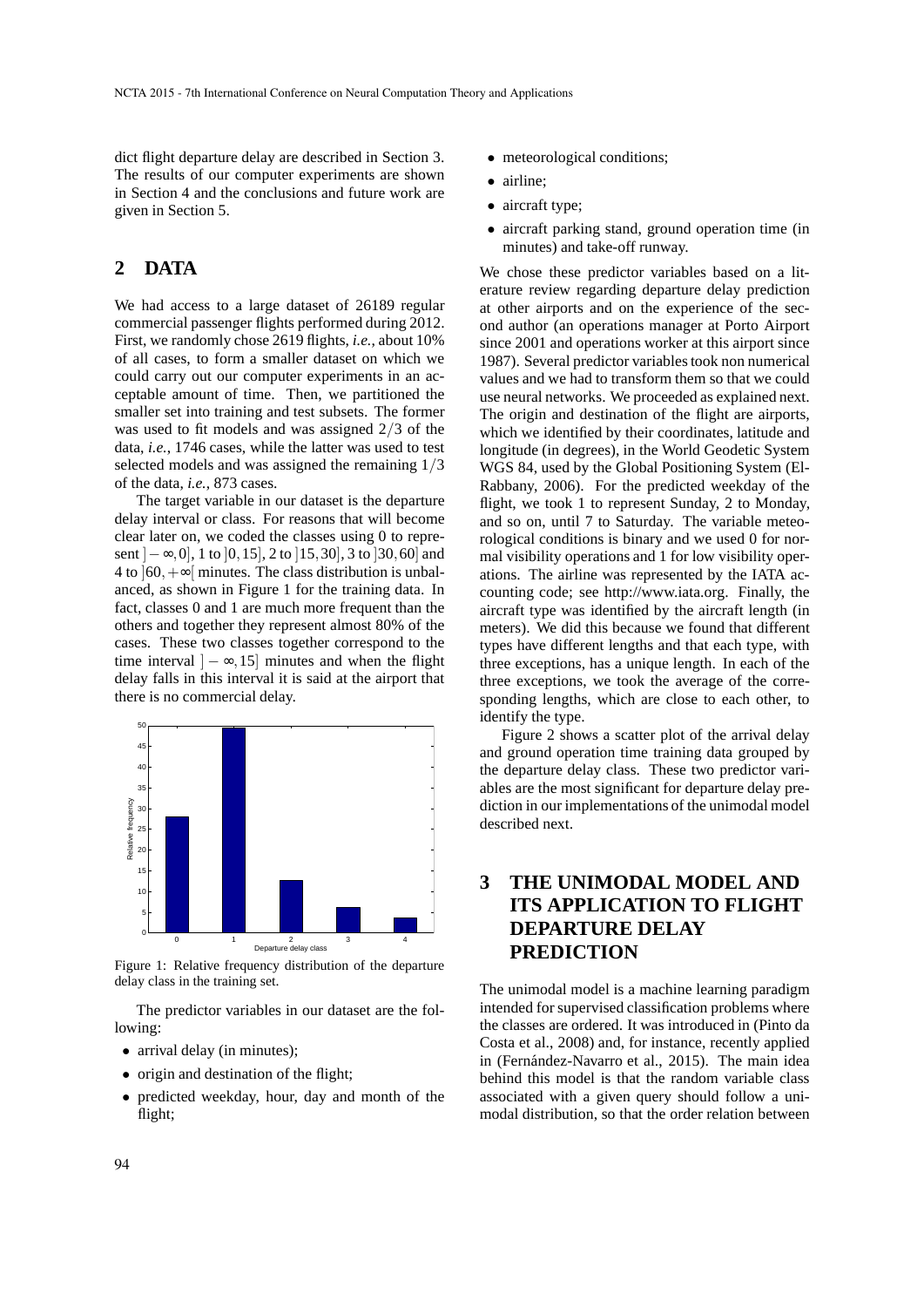

Figure 2: Scatter plot of the arrival delay and ground operation time training data grouped by the departure delay class.

the classes is respected. In this context, the output of a classifier where the *a posteriori* class probabilities are estimated is obliged to be unimodal, *i.e.*, to have only one local maximum. There are different ways to impose unimodality and in (Pinto da Costa et al., 2008) the authors suggested two approaches. In the parametric approach, a unimodal discrete distribution, like the binomial and Poisson's, is assumed and its parameters are estimated by the classifier. In the non-parametric approach, no distribution is assumed and the classifier is trained so that its output becomes unimodal. In all practical experiments conducted by the authors, the parametric approach led to better results, in particular when the binomial distribution was considered. The superior performance achieved with this distribution was also justified in theoretical terms. For these reasons, our focus here is on the binomial model. Furthermore, since the classifier chosen by us is a neural network (Haykin, 2009), we refer hereafter to a binomial network. Its description applied to our problem is given next.

As mentioned before, given information about a flight that will departure from Porto Airport, we are interested in predicting in which of the following intervals the departure delay will fall:  $]-\infty,0]$ ,  $[0,15]$ , [15,30], [30,60] and  $[60, +\infty]$  minutes. Representing the information given about the flight by **x** and the *K* = 5 departure delay classes  $\vert -\infty, 0 \vert, ..., \vert 60, +\infty \vert$ minutes by  $C_1, \ldots, C_K$ , respectively, Bayes decision theory (Hastie et al., 2009) suggests classifying the flight departure delay in the class maximising the *a posteriori* probability  $P(C_k|\mathbf{x})$ . To that end, the *a posteriori* probabilities  $P(C_1|\mathbf{x}), \ldots, P(C_K|\mathbf{x})$  need to be estimated. In the binomial network, these probabilities are calculated from the binomial distribution  $B(K-1, p)$ . As this distribution takes values in the set  $\{0, 1, \ldots, K-1\}$ , we take value 0 to represent class  $C_1$ , 1 to  $C_2$ , and so on, until  $K-1$  to  $C_K$ . This explains

the coding of the classes presented in the previous section. Now, since  $K$  is known, the only unknown parameter is the probability of success *p*. Hence, we consider a network architecture as in Figure 3 and train it to adjust all connection weights from layer 1 to layer 3. Note that the connections from layer 3 to layer 4 have a fixed weight equal to 1 and serve only to forward the value of *p* to the output layer of the network where the probabilities from the binomial distribution are calculated. For a given query **x**, the output of layer 3 will be a single numerical value in [0,1], denoted by  $p_x$ . Then, the probabilities in layer 4 are calculated from the binomial distribution:

$$
P(C_k|\mathbf{x}) = B_{k-1}(K-1, p_{\mathbf{x}}), \quad k = 1, ..., K,
$$
 (1)

where

$$
B_{k-1}(K-1, p_{\mathbf{x}}) = \frac{(K-1)!p_{\mathbf{x}}^{k-1}(1-p_{\mathbf{x}})^{K-k}}{(k-1)!(K-k)!}.
$$
 (2)

When  $p_x$  is in  $[0, \frac{1}{K}]$ , the highest *a posteriori* probability is  $P(C_1|\mathbf{x})$ , and, therefore, the predicted flight departure delay class is  $C_1$ . More generally, when  $p_{\mathbf{x}}$  is in  $\left[\frac{i-1}{K}, \frac{i}{K}\right]$ , for some *i* in  $\{1, \ldots, K\}$ , the highest *a posteriori* probability is  $P(C_i|\mathbf{x})$ , and, therefore, the predicted flight departure delay class is *C<sup>i</sup>* . Hence, in order to train the network on a training set  $T = \{ (\mathbf{x}_n, C_{\mathbf{x}_n}) \}_{n=1}^N \subset X \times \{C_k\}_{k=1}^K$ , where *X* is the feature space, we replace  $C_k$  by the value of  $p$  corresponding to the midpoint of  $\left[\frac{k-1}{K}, \frac{k}{K}\right]$ , *i.e.*,  $p_k = \frac{k-0.5}{K}$ , and apply a suitable optimization algorithm, like the Marquardt method (Rao, 2009), to find connection weights that minimise the mean squared error

$$
\frac{1}{N} \sum_{n=1}^{N} \left( p_{\mathbf{x}_n}^{target} - p_{\mathbf{x}_n}^{network}(\mathbf{w}) \right)^2, \tag{3}
$$

where  $p_{\mathbf{x}_n}^{target}$  is the value of *p* replacing  $C_{\mathbf{x}_n}$  and  $p_{\mathbf{x}_n}^{\text{network}}(\mathbf{w})$  is the output of layer 3 given the query **x***<sup>n</sup>* and having the network the weights **w**. In the following, we describe how we apply in our case a sensitivity analysis proposed in (Kewley et al., 2000) to measure the importance of the predictor variables in a trained network.

The binomial network, once trained, can be used to predict a departure delay class  $\hat{C}_x$  for a particular flight, based on some information **x** given about that flight. Now, recall that each class is represented by a value in the set  $\{0, 1, \ldots, K-1\}$  and note that the value corresponding to  $\hat{C}_x$  is  $\hat{y}_x = [Kp_x]$ , where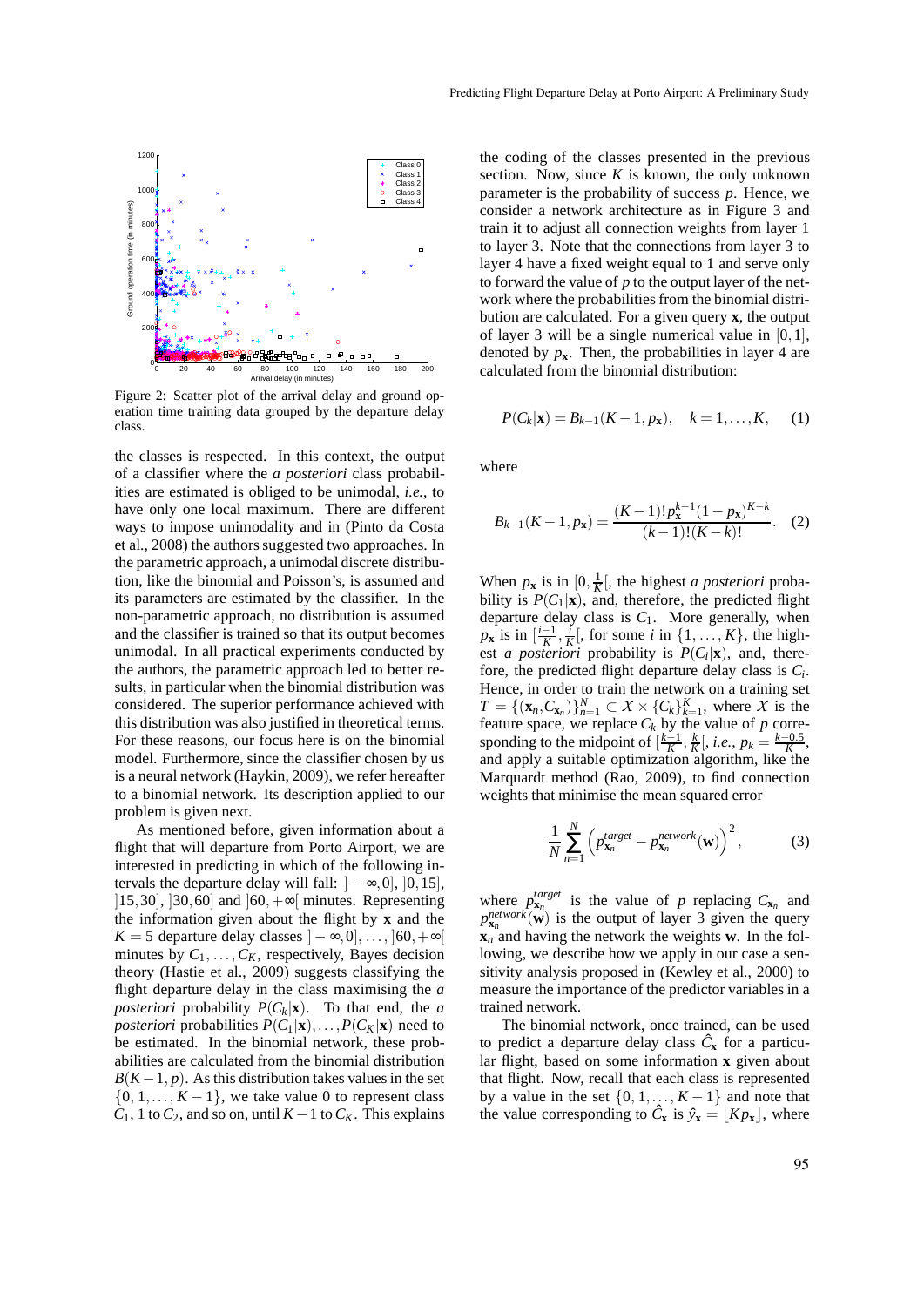

Figure 3: Binomial network for flight departure delay prediction.

 $p_x$  is the output of layer 3 given **x**. In this context, let  $\hat{y}_{j1}, \ldots, \hat{y}_{jN}$  denote the values we get by varying the *j*-th predictor variable  $x_j$  through its values in the training set,  $x_{j1}, \ldots, x_{jN}$ , and holding all other predictors at their modes (for those that are nominal variables) or averages (for the remaining). Then, the variance

$$
V_j = \frac{1}{N-1} \sum_{n=1}^{N} (\hat{y}_{jn} - \overline{\hat{y}_j})^2,
$$
 (4)

with

$$
\overline{\hat{y}_j} = \frac{1}{N} \sum_{n=1}^{N} \hat{y}_{jn},
$$
\n(5)

should be high if  $x_j$  is relevant. Thus, we can measure the relative importance of the *j*-th predictor variable *xj* to the binomial network by

$$
R_j = \frac{V_j}{\sum_{\ell=1}^J V_\ell} \times 100\%,\tag{6}
$$

where *J* is the total number of predictors.

Before presenting the results of our computer experiments in the next section, we explain how we select the predictor variables in the binomial network and the number of neurons in layer 2. In the beginning of a first step, all predictor variables available are considered. The number of neurons in layer 2 is chosen in order to minimise the estimate of the prediction error obtained by applying 10-fold cross-validation to the training set (Hastie et al., 2009). The measure of error is the same that is used for training (see (3)). Then, a network with the variables considered and the number

of neurons selected is trained in the entire training set. Finally, the importance of the variables to the trained network are calculated using (6). In the beginning of the next step, only those predictor variables with an importance greater than the minimum observed in the previous step are considered. Everything else is done in the same way as in the previous step. We repeat this procedure until there is only one predictor variable to consider. In the end, we select the binomial network trained in the entire training set whose predictor variables and number of neurons in layer 2 are associated with the least estimate of the prediction error among all minimum estimates obtained in the various steps.

#### **4 RESULTS**

We applied the procedure described in the previous section to find the best binomial network for departure delay prediction at Porto Airport. The network we found through our computer experiments has two predictor variables and two neurons in layer 2. The two predictor variables are the ground operation time and the arrival delay. The first one has an importance of 50.35% and the second one of 49.65%. Hence, these two variables are roughly equally important for the binomial network to predict departure delay. We applied this network to the test data and the resulting confusion matrix was the one shown in Table 1.

For comparison purposes, we also implemented the binomial model using trees (Hastie et al., 2009). The best pruned tree we found, with the best estimate of the prediction error obtained by applying 10 fold cross-validation to the training set (Hastie et al., 2009), has four predictor variables and thirteen terminal nodes. Two of the four predictor variables, the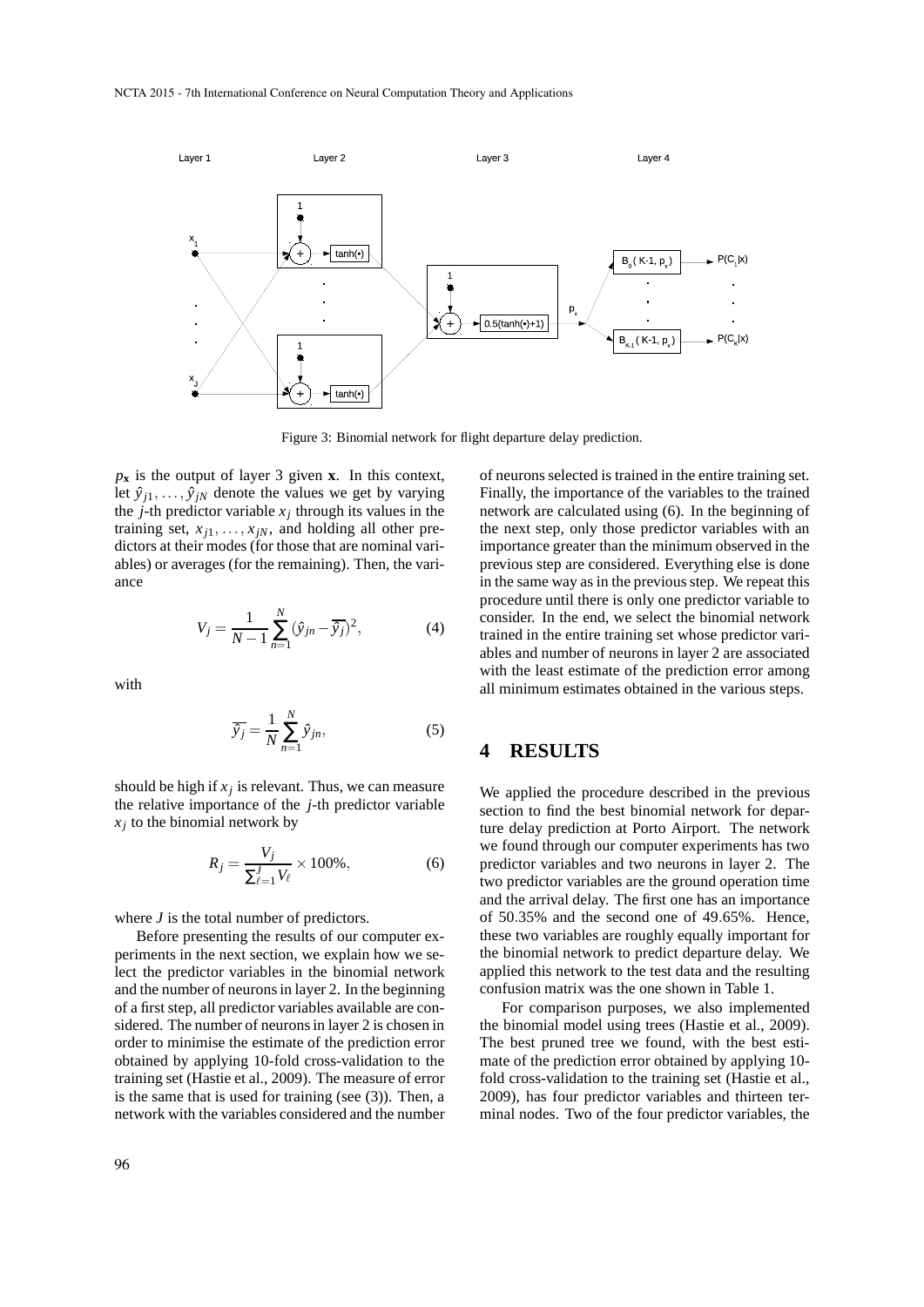Table 1: Confusion matrix for the binomial network applied to the test data.

|                |   | Predicted class |     |    |    |   |  |  |  |  |
|----------------|---|-----------------|-----|----|----|---|--|--|--|--|
|                |   |                 |     |    |    |   |  |  |  |  |
| class<br>l'rue |   |                 | 239 |    |    |   |  |  |  |  |
|                |   |                 | 421 | 8  |    | 0 |  |  |  |  |
|                |   |                 | 76  | 27 | x  | 0 |  |  |  |  |
|                | 3 |                 | 22  | q  | 37 | 0 |  |  |  |  |
|                |   |                 |     |    |    |   |  |  |  |  |

ground operation time and the arrival delay, coincide with the two predictor variables in the network. The other two are the predicted hour of the flight and the latitude of the origin of the flight. The importance of these variables is 27.95%, 69.10%, 1.49% and 1.46%, respectively. Hence, just like in the binomial network, the ground operation time and the arrival delay are the most important variables for the binomial tree to predict departure delay. However, contrary to the network, the tree gives much more importance to the arrival delay than to the ground operation time. The other two variables have little importance. We applied this tree to the test data and the resulting confusion matrix was the one shown in Table 2.

Table 2: Confusion matrix for the binomial tree applied to the test data.

|            | Predicted class |     |    |    |   |  |  |  |  |
|------------|-----------------|-----|----|----|---|--|--|--|--|
|            | $\theta$        |     |    |    |   |  |  |  |  |
| True class | 55              | 182 | 0  |    |   |  |  |  |  |
|            | 33              | 384 | 12 | 0  |   |  |  |  |  |
|            |                 | 82  | 20 |    |   |  |  |  |  |
|            |                 | 25  | 6  | 30 |   |  |  |  |  |
|            |                 |     |    |    | 5 |  |  |  |  |

The binomial network and the binomial tree are ordinal data classifiers. In order to analyse and compare their results in the test set, we needed a suitable measure to assess their performance. The misclassification error rate makes sense to be used when every misclassification is considered equally costly, but this is not the case here, and, therefore, this measure is not appropriate for us. For instance, assume for a certain flight that the true departure delay class is  $|60, +\infty|$  minutes (class 4). Then, it is worse to have for predicted class  $]-\infty,0]$  minutes (class 0) than ]30,60] minutes (class 3), since in the first case the predicted class is farther from the true class. The mean squared error and the mean absolute deviation are better than the misclassification error rate, because they take values which increase with the distances between the numbers representing the true classes and the numbers representing the predicted classes, and so the misclassifications are not taken to be equally

costly. Nevertheless, they are still not completely appropriate, given that the performance assessment they provide is evidently influenced by the numbers chosen to represent the classes. In (Pinto da Costa et al., 2008; Pinto da Costa et al., 2014), the authors analysed several possibilities and proposed a coefficient called  $r_{int}$  that is not sensitive to the values chosen to represent the classes, only to the order relation between such values, which is the same as the order relation between the classes. The coefficient*rint* measures the association between the two ordinal variables true class and predicted class. It can be computed from the confusion matrix, as explained in (Pinto da Costa et al., 2014), and takes values in  $[-1,1]$ : 1 when the two variables are identical and -1 when they are completely opposite. This is the measure we considered to assess the performance of the binomial network and tree. The results are shown next.

In the case of the binomial network, we calculated  $r_{int}$  from Table 1 and got  $r_{int} = 0.70$ . This indicates a strong association between the true departure delay class and the departure delay class predicted by the network. It is therefore a good result. In the case of the binomial tree, we calculated *rint* from Table 2 and got  $r_{int} = 0.66$ . Thus, the best performance in the test set was achieved by the network. Note that the network obtained a better result using only half the predictor variables used by the tree to predict the departure delay.

## **5 CONCLUSIONS AND FUTURE WORK**

This paper considered the problem of predicting flight departure delay at Porto Airport and presented preliminary prediction results. The problem was treated as an ordinal classification task and a suitable approach, based on the so-called unimodal model, was used to predict the delay. We implemented the unimodal model using neural networks and trees and found in our experiments that the arrival delay and the ground operation time are the most significant variables for departure delay prediction. The neural network implementation was simpler and led to better results in the test set. An interesting thing is that both implementations had difficulty in distinguishing flights whose departure delay falls in  $] - \infty, 0]$  minutes from flights whose departure delay falls in  $[0, 15]$  minutes. In the future, we plan to study this issue. Furthermore, we plan to implement the unimodal model using support vector machines (Cristianini and Shawe-Taylor, 2000) and to compare the unimodal approach with other approaches to ordinal classification, such